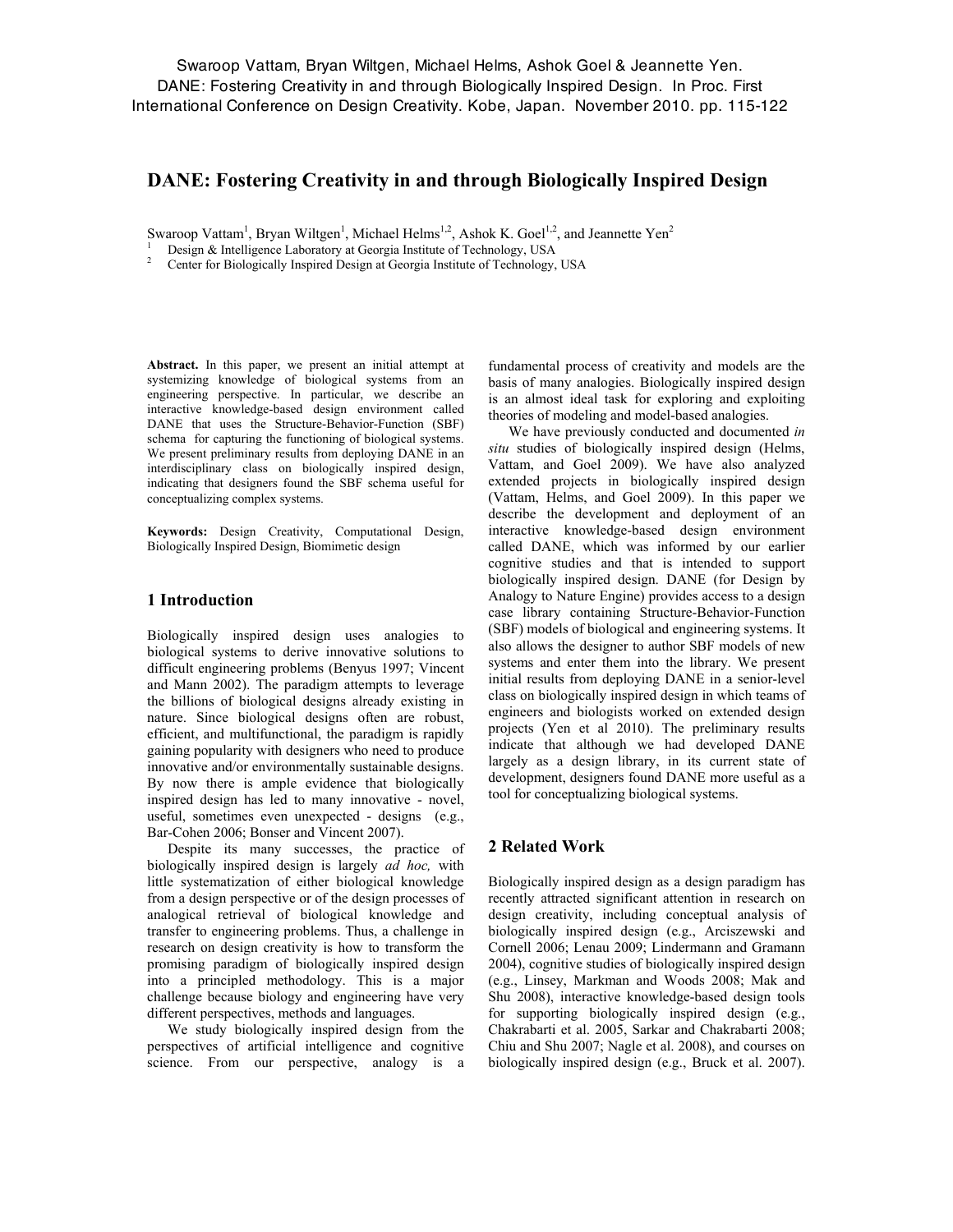Our work on DANE shares three basic features of similar interactive design tools such as IDEA-INSPIRE (Chakrabarti et al. 2005, Sarkar and Chakrabarti 2008). Firstly, both IDEA-INSPIRE and DANE provide access to qualitative models of biological and engineering systems. Secondly, both IDEA-INSPIRE and DANE index and access the models of biological and engineering systems by their functions. Thirdly, both IDEA-INSPIRE and DANE use multimedia to present a model to the user including structured schema, text, photographs, diagrams, graphs, etc.

However, our work on DANE differs from IDEA-INSPIRE and similar tools in three fundamental characteristics. Firstly, the design and development of DANE is based on our analysis of in situ cognitive studies of biologically inspired design (Helms, Vattam, and Goel 2009; Vattam, Helms and Goel 2009). Secondly, insofar as we know, IDEA-INSPIRE has been tested only with focus groups in laboratory settings. In contrast, we have introduced DANE into a biologically inspired design classroom. This is important because from Dunbar (2001) we know that the analogy-making behavior of humans in naturalistic and laboratory settings is quite different: in general, humans make more, and more interesting, analogies in their natural environments. Thirdly, while IDEA-INSPIRE uses SAPPHIRE functional models of biological and engineering systems, DANE uses Structure-Behavior-Function (SBF) modeling (Goel. Rugaber and Vattam 2009). This is important because SBF models were developed in AI research on design to support automated analogical design (e.g., Bhatta and Goel 1996, Goel and Bhatta 2004). Thus, in the long term it should be possible to add automated inferences to DANE.

An SBF model of a complex system (1) specifies the structure, functions, and behaviors (i.e., the causal processes that result in the functions) of the system, (2) uses functions as indices to organize knowledge of behaviors and structures, (3) represents behavior as a series of states and state transitions that are annotated with causal explanations, (4) organizes the knowledge in  $F \to B \to F \to B \to \dots \to F(S)$  hierarchy, and (5) provides an ontology for representing structures, functions and behaviors. Other researchers have developed similar functional models e.g., Kitamura et al. 2004 and Umeda et al. 1996.

#### 3 The Design By Analogy to Nature Engine

In the long term, DANE is intended to semi-automate analogical retrieval and transfer in biologically inspired design. Presently, DANE interactively

facilitates biologically inspired design by (1) helping designers find biological systems that might be relevant to a given engineering design problem, (2) aiding designers in understanding the functioning of biological systems so that they can extract, abstract and transfer the appropriate biological design principles to engineering design problems, and (3) enabling designers to construct and refine SBF models of biological and engineering systems.

DANE employs a client-server architecture with a centralized design repository on the server-side. Each client is a thin client whereby all data is stored, updated, and recalled from the server. This architecture supports simultaneous access by multiple users and allows users to browse or edit the most current version of the repository.

DANE is a distributed Java application running on the Glassfish application server. Data is stored in a MySQL database, and we use EJB technology to handle persistence and connection pooling. Users access the application by going to a launch website that utilizes Java Web Start to both download and execute the application as well as apply any updates that have been made since the user last launched the application.

DANE's library of SBF models of biological and engineering systems is growing. In early fall of 2009, when we introduced the system into a biologically inspired design classroom, the library contained about forty  $(40)$  SBF models, including twenty two  $(22)$ "complete" models of biological systems and subsystems. The remaining were either SBF models of engineering systems or only partial models of biological systems. Biological systems in DANE were at several levels of scale from the sub-cellular to organ function to organism.

Systems are indexed by system-function pairs and retrieved by function name (e.g., "flamingo filter-feeds self"), by subject (e.g., "flamingo"), and/or by verb (e.g., "filter-feeds"). Function names often include additional specificity with regard to the objects upon which the function acts. In this case the flamingo is feeding itself. Upon selecting a system-function pair, users are presented with a multi-modal representation of the paired system-function (e.g. the "flamingo filterfeeds self" SBF model). For example, in DANE a system can be represented in text descriptions and images, as well as through visualizations of behavior and structure models. Example text and image modalities for the "flamingo filter-feeds self" model can be seen in Figure 1.

Briefly, this model describes how a flamingo uses its tongue to create negative pressure in its slightly open mouth to draw water in, closes its mouth, and then uses its tongue to force the water out through a filter-system composed of comb-like lamellae and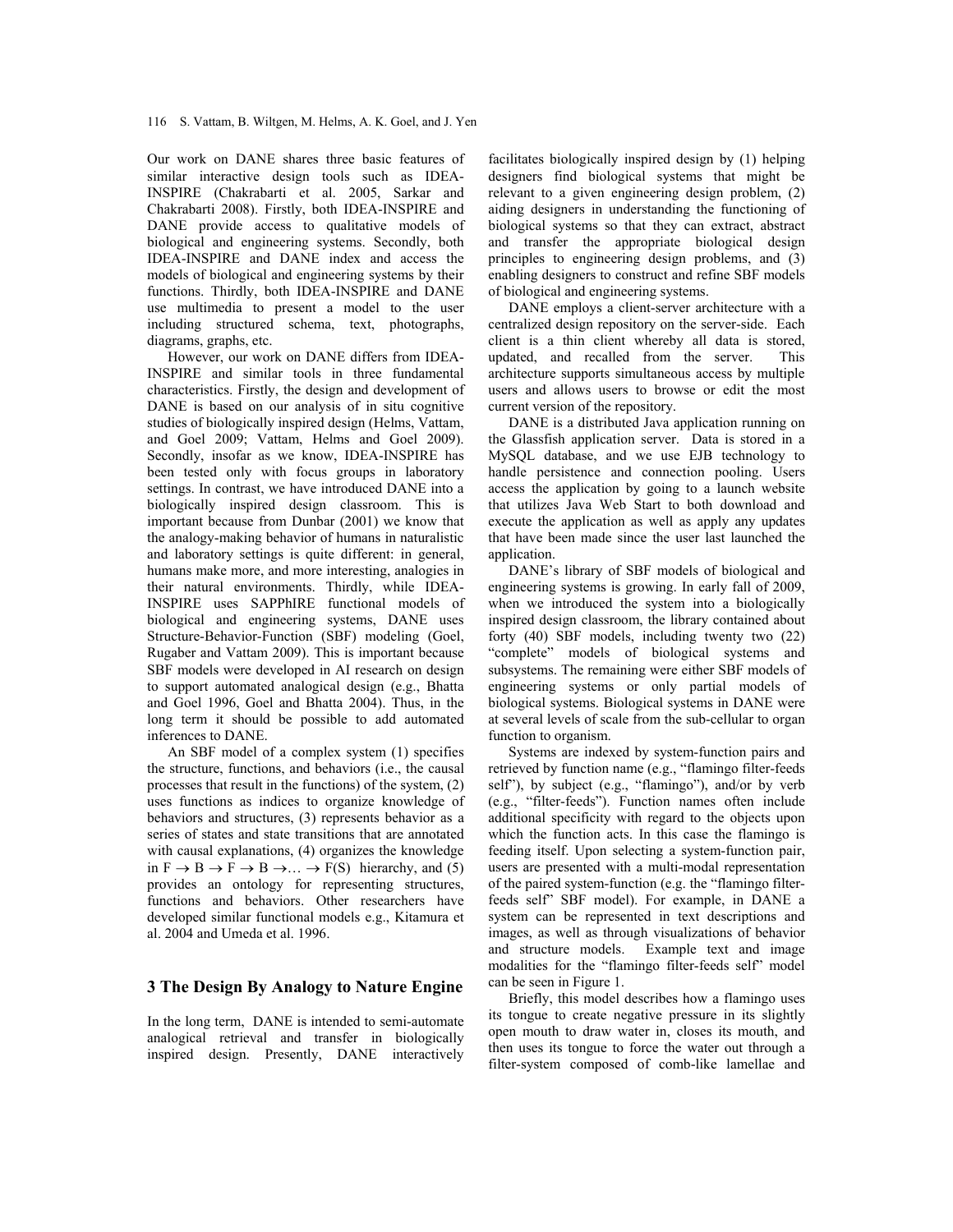mesh. The lamellae trap the food, which is then drawn into the flamingo's esophagus in the next cycle.

Behavior and structure parts of the SBF models are themselves represented as directed graphs, which may be annotated with text descriptions and images. The nodes and edges represent either structural elements and connections (for structure models) or states and transitions (for behavior models), respectively. We provide an example of a partial behavior model, this time for the system "kidney filters blood," in Figure 2. Note that the annotations on the transitions in this figure are labeled with short-hand that denotes their type: [FN] X identifies that a transition occurs because of some sub-function X, and [STR CON] X Y identifies that a transition occurs because of the connection between some structural component X and another structural component Y.

This "kidney filters blood" partial behavior model (a component of the larger SBF model) describes the movement of blood through the kidney through smaller and smaller vessels until the blood arrives at the nephron, where the filtration process takes place. Although in DANE the complete behavior model would be displayed, due to space constraints we only show in our figure a few states and transitions in this behavior. The sub-function "nephron purifies blood" serves as an index to yet another SBF model that describes this complex lower-level process in more detail. This provides an example of how SBF models are nested through function.

Additionally, each system is visually connected to other systems with which it shares a sub or superfunction relationship. This functional hierarchy is represented as an interactive graph with nodes

representing systems and edges representing the sub/super relationships. Users may navigate between systems by double-clicking on a node. Figure 3 illustrates the functional hierarchy graph for the system "sliding filament model" and shows the browsing window with a few systems displayed, including the flamingo filter-feeding self function. The "sliding filament model" describes how muscle fibers contract, and thus the model is connected to a number of higher level animal functions (e.g. "flamingo filterfeeds self" and "basilisk lizard walks on water"), and is connected to a number of lower level molecular functions related to myosin and ATP. We can see in this one example how SBF models operate and connect functions at many scales.

By presenting complex systems in the SBF schema, which places an emphasis on the causal relationships within each system, and by making explicit the function/sub-function relationships between systems, we hypothesize that biologists and engineers will understand the systems in a way that (a) helps them identify systems that are relevant to their design problem and (b) is transferable to a design solution. For example, an engineer might scan models in DANE until he/she comes across a system that has a similar initial and objective state (a function) that matches his/her design problem. Then, by inspecting the structure and behavior of that system, the engineer might formulate a technological solution that implements a similar set of behaviors.

While SBF models can represent systems across multiple levels of scale and abstraction, and across the two domains of biology and engineering, the issue of knowledge engineering remains problematic. In



Fig. 1. Example of a multi-modal model of a flamingo's filter-feeding apparatus in DANE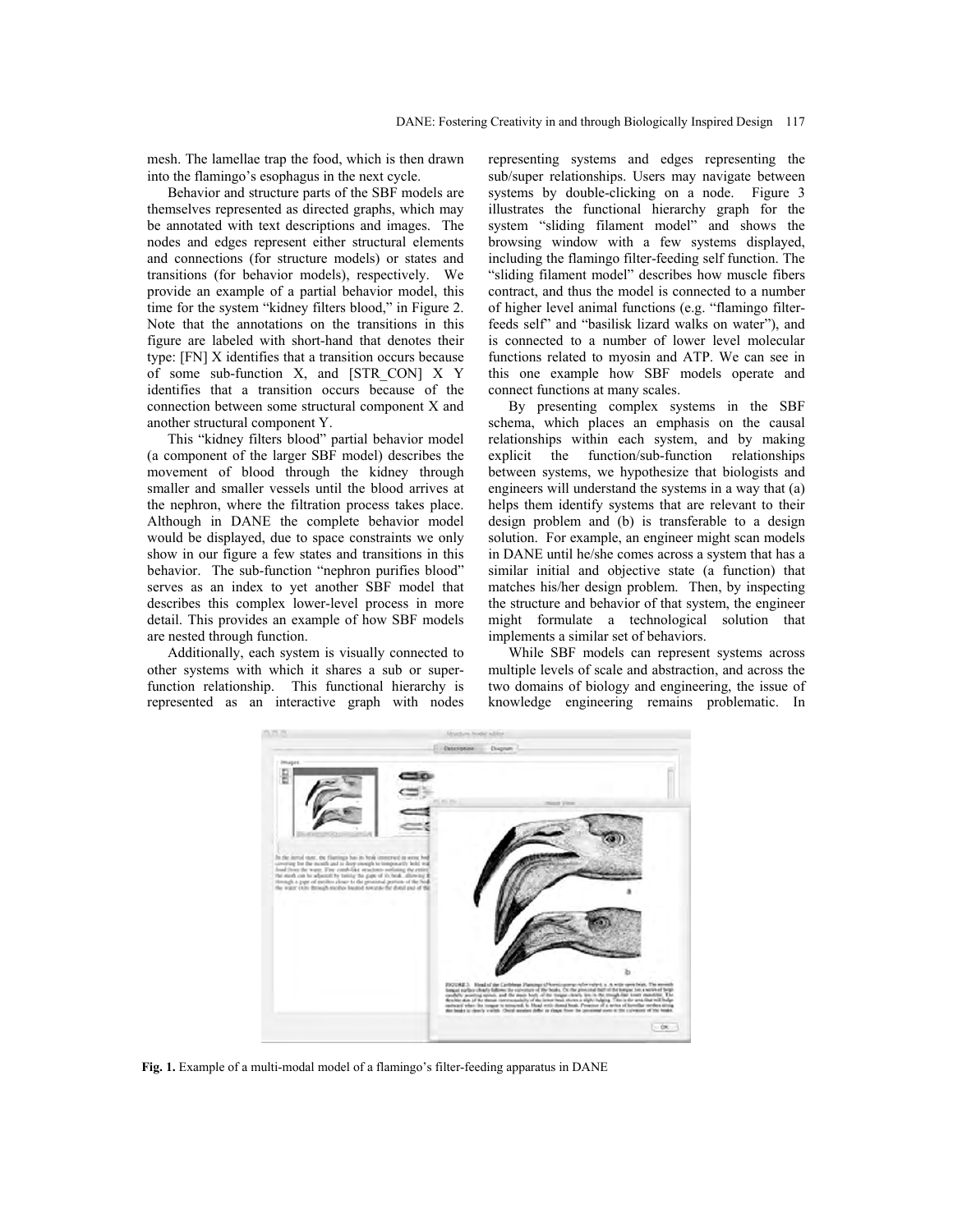#### 118 S. Vattam, B. Wiltgen, M. Helms, A. K. Goel, and J. Yen



Fig. 2. Partial behavior model of "Kidney filters blood" in DANE

particular, we found that constructing a "complete" SBF model of a complex biological system requires between forty (40) and one hundred (100) hours of work. The process of understanding the biological system (e.g. the kidney), modeling it in the SBF language, discovering faults in the model or in the modeler's understanding, and iterating over this process consumed a large majority of the time. We estimate that just entering a complete model into DANE required somewhat less than 25% of the overall time cost.

| Mour<br>Pulley Moves Airight<br>Fulley.<br>Mycellt Head Figura<br>Microsoft Warad<br>Film.<br>OLIMOX SOURI<br>Trú-kepán<br><b>DOMAGE</b><br>Gymrosoe Follow les<br>Thursday<br>Carancese Julian ap Trancert.<br>Water Grischer Abasety Belseis<br>Noter Diodies<br><b>MONKED</b><br>ATP.<br><b>JUP HIGHAGE</b><br>Predace -<br>Netor Groofet Rail's on Law<br>Nate: Droglet<br><b>Kolk On</b><br>Ways Coasing Repels Woter-<br><b>None Counnel</b><br>Kettel<br>Leáf dáiricí Saterbatiophabé III.<br><b>Datos Lisal</b><br>Calacit Superindiriginalist Effect<br>Human Spiken Creates Lungibuxy<br>Spilea m<br>Crease<br>Human Spiege Kamawa; Old End<br>Solden.<br><b>RATIONS</b><br>William Filamers Model<br>mm<br><b>Carried Cold</b><br>Flamings Alter Feeds Self<br><b>RAMANA</b><br>Eilbert.<br>Second Spange Fitters Nutrients Syconod Sponge<br>1 min<br>CRESTE Areplay Movement of its  Hylvanik Meter<br>Craw<br>Cursucope Folibu- ap sci Faedbo  Cursocope Folibe- lap as Feedback Transfer<br>Siding Filament Model is related to there other functions.<br>Deutstereließ my à function name la racceate to that function.<br>Flamongs Files Family Kell<br><b>Bashell Joerd Walte netWalter</b><br><u></u><br><b>Studie's Pillensing Model</b><br><b>ATALLANTA CONTRACTO</b><br><b>Invision Hawii Ferran</b><br>Alty break in scholars black | National | Technold, | <b>View</b> |  |
|------------------------------------------------------------------------------------------------------------------------------------------------------------------------------------------------------------------------------------------------------------------------------------------------------------------------------------------------------------------------------------------------------------------------------------------------------------------------------------------------------------------------------------------------------------------------------------------------------------------------------------------------------------------------------------------------------------------------------------------------------------------------------------------------------------------------------------------------------------------------------------------------------------------------------------------------------------------------------------------------------------------------------------------------------------------------------------------------------------------------------------------------------------------------------------------------------------------------------------------------------------------------------------------------------------------------------------------------------------|----------|-----------|-------------|--|
|                                                                                                                                                                                                                                                                                                                                                                                                                                                                                                                                                                                                                                                                                                                                                                                                                                                                                                                                                                                                                                                                                                                                                                                                                                                                                                                                                            |          |           |             |  |
|                                                                                                                                                                                                                                                                                                                                                                                                                                                                                                                                                                                                                                                                                                                                                                                                                                                                                                                                                                                                                                                                                                                                                                                                                                                                                                                                                            |          |           |             |  |
|                                                                                                                                                                                                                                                                                                                                                                                                                                                                                                                                                                                                                                                                                                                                                                                                                                                                                                                                                                                                                                                                                                                                                                                                                                                                                                                                                            |          |           |             |  |
|                                                                                                                                                                                                                                                                                                                                                                                                                                                                                                                                                                                                                                                                                                                                                                                                                                                                                                                                                                                                                                                                                                                                                                                                                                                                                                                                                            |          |           |             |  |
|                                                                                                                                                                                                                                                                                                                                                                                                                                                                                                                                                                                                                                                                                                                                                                                                                                                                                                                                                                                                                                                                                                                                                                                                                                                                                                                                                            |          |           |             |  |
|                                                                                                                                                                                                                                                                                                                                                                                                                                                                                                                                                                                                                                                                                                                                                                                                                                                                                                                                                                                                                                                                                                                                                                                                                                                                                                                                                            |          |           |             |  |
|                                                                                                                                                                                                                                                                                                                                                                                                                                                                                                                                                                                                                                                                                                                                                                                                                                                                                                                                                                                                                                                                                                                                                                                                                                                                                                                                                            |          |           |             |  |
|                                                                                                                                                                                                                                                                                                                                                                                                                                                                                                                                                                                                                                                                                                                                                                                                                                                                                                                                                                                                                                                                                                                                                                                                                                                                                                                                                            |          |           |             |  |
|                                                                                                                                                                                                                                                                                                                                                                                                                                                                                                                                                                                                                                                                                                                                                                                                                                                                                                                                                                                                                                                                                                                                                                                                                                                                                                                                                            |          |           |             |  |
|                                                                                                                                                                                                                                                                                                                                                                                                                                                                                                                                                                                                                                                                                                                                                                                                                                                                                                                                                                                                                                                                                                                                                                                                                                                                                                                                                            |          |           |             |  |
|                                                                                                                                                                                                                                                                                                                                                                                                                                                                                                                                                                                                                                                                                                                                                                                                                                                                                                                                                                                                                                                                                                                                                                                                                                                                                                                                                            |          |           |             |  |
|                                                                                                                                                                                                                                                                                                                                                                                                                                                                                                                                                                                                                                                                                                                                                                                                                                                                                                                                                                                                                                                                                                                                                                                                                                                                                                                                                            |          |           |             |  |
|                                                                                                                                                                                                                                                                                                                                                                                                                                                                                                                                                                                                                                                                                                                                                                                                                                                                                                                                                                                                                                                                                                                                                                                                                                                                                                                                                            |          |           |             |  |
|                                                                                                                                                                                                                                                                                                                                                                                                                                                                                                                                                                                                                                                                                                                                                                                                                                                                                                                                                                                                                                                                                                                                                                                                                                                                                                                                                            |          |           |             |  |
|                                                                                                                                                                                                                                                                                                                                                                                                                                                                                                                                                                                                                                                                                                                                                                                                                                                                                                                                                                                                                                                                                                                                                                                                                                                                                                                                                            |          |           |             |  |
|                                                                                                                                                                                                                                                                                                                                                                                                                                                                                                                                                                                                                                                                                                                                                                                                                                                                                                                                                                                                                                                                                                                                                                                                                                                                                                                                                            |          |           |             |  |
|                                                                                                                                                                                                                                                                                                                                                                                                                                                                                                                                                                                                                                                                                                                                                                                                                                                                                                                                                                                                                                                                                                                                                                                                                                                                                                                                                            |          |           |             |  |
|                                                                                                                                                                                                                                                                                                                                                                                                                                                                                                                                                                                                                                                                                                                                                                                                                                                                                                                                                                                                                                                                                                                                                                                                                                                                                                                                                            |          |           |             |  |
|                                                                                                                                                                                                                                                                                                                                                                                                                                                                                                                                                                                                                                                                                                                                                                                                                                                                                                                                                                                                                                                                                                                                                                                                                                                                                                                                                            |          |           |             |  |
|                                                                                                                                                                                                                                                                                                                                                                                                                                                                                                                                                                                                                                                                                                                                                                                                                                                                                                                                                                                                                                                                                                                                                                                                                                                                                                                                                            |          |           |             |  |
|                                                                                                                                                                                                                                                                                                                                                                                                                                                                                                                                                                                                                                                                                                                                                                                                                                                                                                                                                                                                                                                                                                                                                                                                                                                                                                                                                            |          |           |             |  |
|                                                                                                                                                                                                                                                                                                                                                                                                                                                                                                                                                                                                                                                                                                                                                                                                                                                                                                                                                                                                                                                                                                                                                                                                                                                                                                                                                            |          |           |             |  |
|                                                                                                                                                                                                                                                                                                                                                                                                                                                                                                                                                                                                                                                                                                                                                                                                                                                                                                                                                                                                                                                                                                                                                                                                                                                                                                                                                            |          |           |             |  |
|                                                                                                                                                                                                                                                                                                                                                                                                                                                                                                                                                                                                                                                                                                                                                                                                                                                                                                                                                                                                                                                                                                                                                                                                                                                                                                                                                            |          |           |             |  |
|                                                                                                                                                                                                                                                                                                                                                                                                                                                                                                                                                                                                                                                                                                                                                                                                                                                                                                                                                                                                                                                                                                                                                                                                                                                                                                                                                            |          |           |             |  |
|                                                                                                                                                                                                                                                                                                                                                                                                                                                                                                                                                                                                                                                                                                                                                                                                                                                                                                                                                                                                                                                                                                                                                                                                                                                                                                                                                            |          |           |             |  |
|                                                                                                                                                                                                                                                                                                                                                                                                                                                                                                                                                                                                                                                                                                                                                                                                                                                                                                                                                                                                                                                                                                                                                                                                                                                                                                                                                            |          |           |             |  |
| Mutatin Hinka Mesany Agers trans Arab. Plasma a<br>410 memorian                                                                                                                                                                                                                                                                                                                                                                                                                                                                                                                                                                                                                                                                                                                                                                                                                                                                                                                                                                                                                                                                                                                                                                                                                                                                                            |          |           |             |  |

Fig. 3. List of functions and a functional hierarchy for "Sliding Filament Model" in DANE.

## **4 Application Context**

We deployed DANE in the Fall 2009 semester session of ME/ISyE/MSE/PTFe/BIOL 4803, a project-based, senior-level, undergraduate course taught by biology and engineering faculty affiliated with Georgia Tech's Center for Biologically Inspired Design (Yen et al. 2010). The class composition too was interdisciplinary, comprising of 15 biology students, 11 mechanical engineering students, and 14 students from a variety of academic disciplines including engineering. chemical biomedical engineering. industrial engineering, material science, mathematics, and a few other engineering fields.

The course has three components: lectures, found object exercises, and a semester-long biologically inspired design team project. In the design project, teams of 4-6 students were formed so that each team would have at least one biology student and students from different schools of engineering. Each team was given a broad problem in the domain of dynamic, adaptable, sustainable housing such as heating or energy use. Teams are expected to refine the problem and then design a biologically inspired solution based on one or more biological sources to solve it. All teams presented their final designs during the end of the class and submitted a final design report.

The class is taught without any aids for design or research. Students are encouraged to perform their own research on biological systems through resources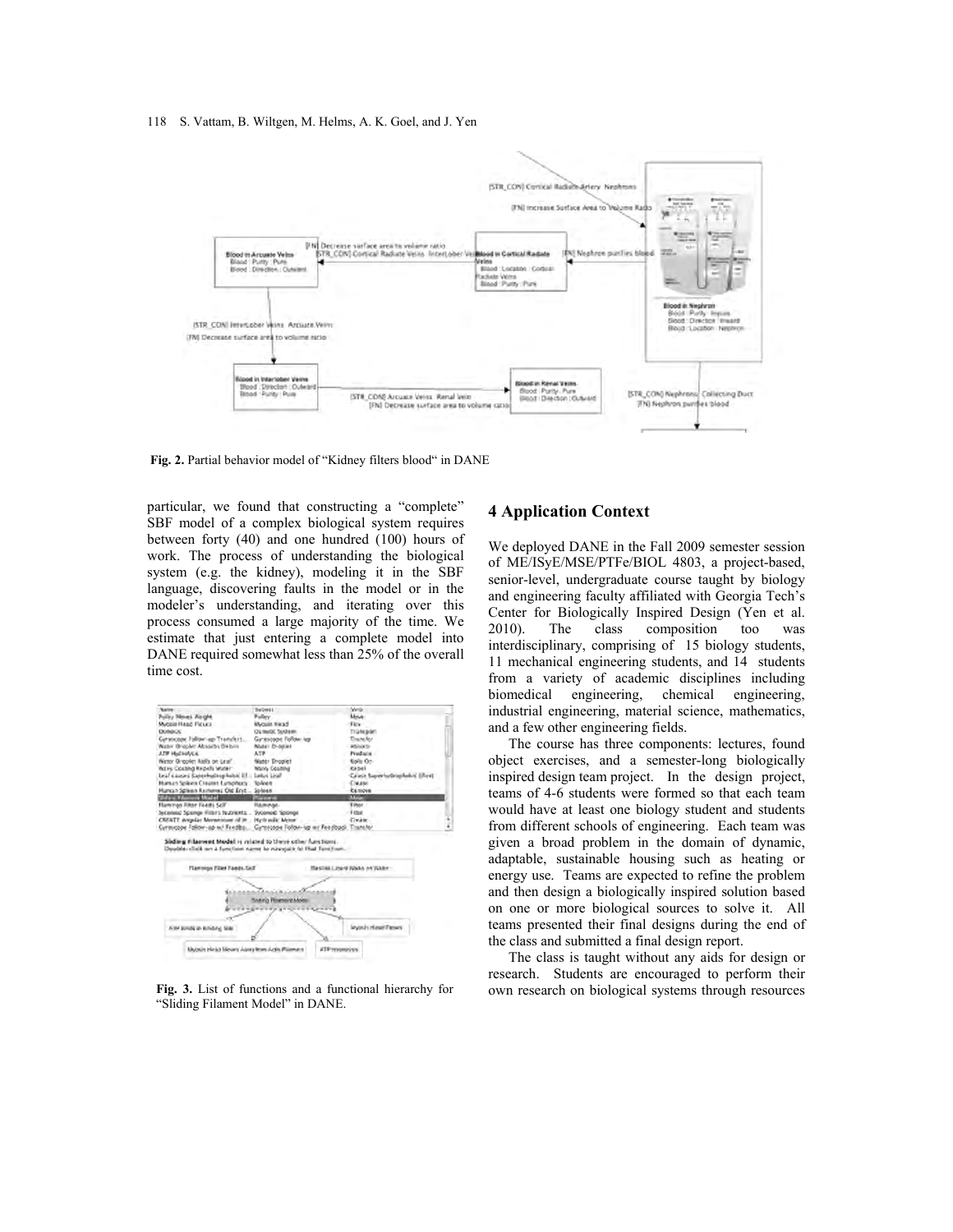such as Google Scholar, Encyclopedia of Life, Web of Science, and Ask Nature. While these sources contain quality information, they typically return an overwhelming number of results, and results often are in a scientific language that is especially challenging for the non-biologists in the class to understand.

Further, students transmit information about their research to one another via PDF copies of scientific articles, meaning that all members of a team must read the raw sources. Explanations of these scientific articles within interdisciplinary teams highlight the knowledge gaps and cross-discipline communication challenges previously mentioned.

Our motivation for deploying DANE in this class was to measure its effectiveness in a classroom setting. Ideally, DANE would support biologically inspired design by exposing students to models of biological systems that would be represented in a way that is approachable by both biologists and engineers and useful to their class design projects. Although the classroom setting does not easily allow for formal controlled experiments and does not permit collection of certain types of data, it does enable observation of problem solving by real teams of people working in naturalistic settings as well as problem solving over an extended period of time. In our case, we felt that placing DANE in situ would provide a more accurate depiction of its usefulness, strengths, and weaknesses, as students might use it in ways that we did not anticipate and would only use it if they saw clear benefits to do so.

#### **5 Training and Deployment**

At the end of the third week of the class, our tool was introduced during class-time through an hour long tutorial session presented by the authors. Students were already comfortable with the idea of biologically inspired design, grouped in their semester design teams, and aware of their semester-long project.

The lesson began with a short discussion on the goal of DANE and an overview of SBF models. The point of this initial presentation was to motivate DANE, get students acquainted to the kind of representations that exist within the software, and provide some hands-on training with how to enter models into the system.

Once the tutorial session concluded, the students were told to direct any additional questions to an online web forum, accessible through the class portal that all students were familiar with using. We did not provide any more instructions to the students except to encourage them to use the application when they felt appropriate throughout the semester.

# **6 Results**

The following five kinds of data were obtained during the deployment of DANE. (1) An online traffic counter recorded how many people used our application-launching web site, which gave us rough information on how often DANE was used, for students would visit the site to launch the application. (2) We kept a record of the models that were built in DANE by the students.  $(3)$  A log of the online troubleshooting forum was kept. (4) After the class, we interviewed a student from the class about her opinions and experiences with DANE. (5) The course instructors made available to us the final project reflections. In these reflections, students discussed the process by which they researched and designed their projects.

The traffic counter data (Figure 4) showed peak usages during the initial tutorial session and the days following when students received their individual credentials to use DANE and received moderate interest during the last half of the class, with slightly higher usage rates during the days around each of the three student project presentations.

We observed that 9 new models were entered into the system. All models were related to some biological system (e.g., "Baleen ram filter feeding apparatus") or design idea (e.g., "Recycle Graywater"). Recall that a full system model in DANE contains a functional specification, a behavior model, a structure model, and textual descriptions and images for function, structure, and behavior. Of the models entered by students, all had functions, three had behavior models, two had structure models, and two had textual descriptions for their functions. None had textual descriptions for their behaviors or structures, and none had images. Qualitatively speaking, all the models entered by students were incomplete by our standards. However, as we will see in our interview, this did not necessarily



Fig. 4. Launch site traffic history. A marks the initial deployment. B, C, and D mark the project presentations.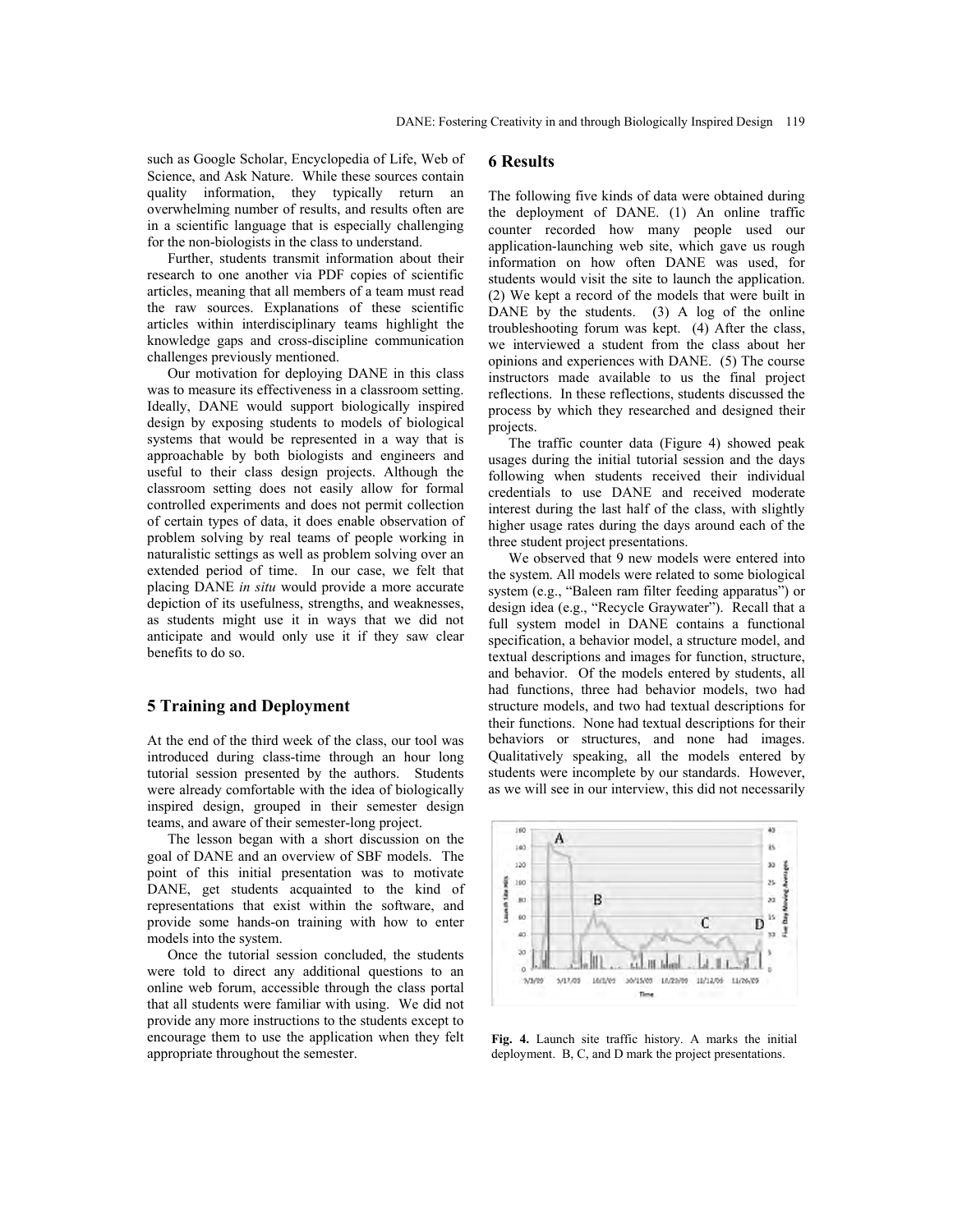mean the students found their own models unhelpful.

Our online troubleshooting forums contained four sub-sections: "Usability and Interface Issues" received 1 question; "Suggestions" also received 1 question; "How to Build Content" received 3 questions; and "DANE Bugs" received 2 questions. All the questions in the forum were technical in nature. No questions were about our representation schemata. The same student posted all the questions.

A 14-question interview about DANE was conducted after the semester was over with the student that posted the questions in our online forum. Although we recognize that a single student is not a sufficient sample for how the entire class felt about our tool, we felt this student in particular (due to her apparent engagement with DANE) could provide valuable feedback about the tool. The interview was taped and then transcribed with permission of the interviewee. Questions were both subjective (e.g., "Did DANE improve your understanding of biological systems?") and objective (e.g., "Approximately how many hours, if any, did you use DANE?").

When asked how she would rate the DANE training session from 1 to 10 with 10 being completely effective and why, the student said she would rate it a 9 because "it was reasonable that, like, everybody in the class would understand how to use DANE in that training session."

Regarding her use of the tool, the student reported that she used it for approximately 20 hours and mainly before midterm and final class presentations because the professor gave extra credit if the team built a model on one of their 25 "inspired objects," which were objects in nature from which they drew analogies. This answer correlates with the usage patterns. Students were encouraged before presentation dates to use DANE for extra credit, so they did, causing usage to peak during those times.

When asked how she would rate the importance of DANE to her semester-long project on a scale from 1 to 10 with 10 being of vital importance, the student gave a rating of 5, stating "it wasn't extremely, crucially vital, but it wasn't something that was not necessary" and "in the end we could've probably done without it, but I think it helped us to conceptualize." Later in the interview when probed about what she meant by "conceptualize," the student responded, "I mean, like, conceptualize, like, I think in boxes. Only because I'm in industrial engineering so I think in a lot of - I mean they look like flow charts. So that's what I like about DANE so I could, like...build a flow chart, essentially. From, like, the beginning stage to the end stage of a process."

Not all responses were positive. When asked if DANE improved her understanding of biological systems, the student said no because, according to her,

"I wasn't looking up information. I was trying to input information into the database."

Finally, when asked if she would recommend that other students use DANE, she answered yes, stating it's a "good resource" for "trying to build the analogies. And for like visualizing the connections, like the different properties. Like when my team first looked at it our overall function was regulate, and from regulate we had like regulate water, regulate energy, regulate heat, and you could just like break that up and you could go into DANE and see which- like we all independently like came up with objects in nature that had these properties and see if they were tied to each other." In addition to analogy-making, she said that DANE would save herself and other students work if it contained a small set of systems that were relevant to the topic of the class, as this would be an easier database to browse than Google or Web of Science.

Students in the class were asked to write a final paper that reflected upon their experiences in the class. 36 such reflection papers were submitted. In six of those, DANE was mentioned by name. In two papers, both written by engineering students, the comments were explicitly positive (e.g., "I thought that DANE was a very useful tool to help decompose our system into its parts" and "A resource database (DANE!) would be VERY helpful in this class."). In another paper, also written by an engineering student, the comments were explicitly negative (e.g., "DANE did not really help in our communication" and "it had good intentions, but I did not feel that it had great potential as an aide."). The remaining three papers, all containing neutral statements, were written by one biologist and two engineers. More engineers than biologists mentioned DANE and only engineers had positive or negative opinions about it. Three of the six reflections mentioned DANE as a research repository, two described it as a modeling tool, and one described it in terms of aiding communication.

#### **7 Challenges**

Based on the observed results of our deployment, we have drawn several lessons. The first is overcoming the cost/benefit hurdle of systems requiring intensive knowledge engineering. Students were not willing to invest the time and effort to build models because they saw no personal benefit. Likewise, without a sufficient number of models, students found the system of little use as a reference resource. However, at  $40 - 100$  hours per model, building a library of sufficient breadth for general usability is a significant challenge.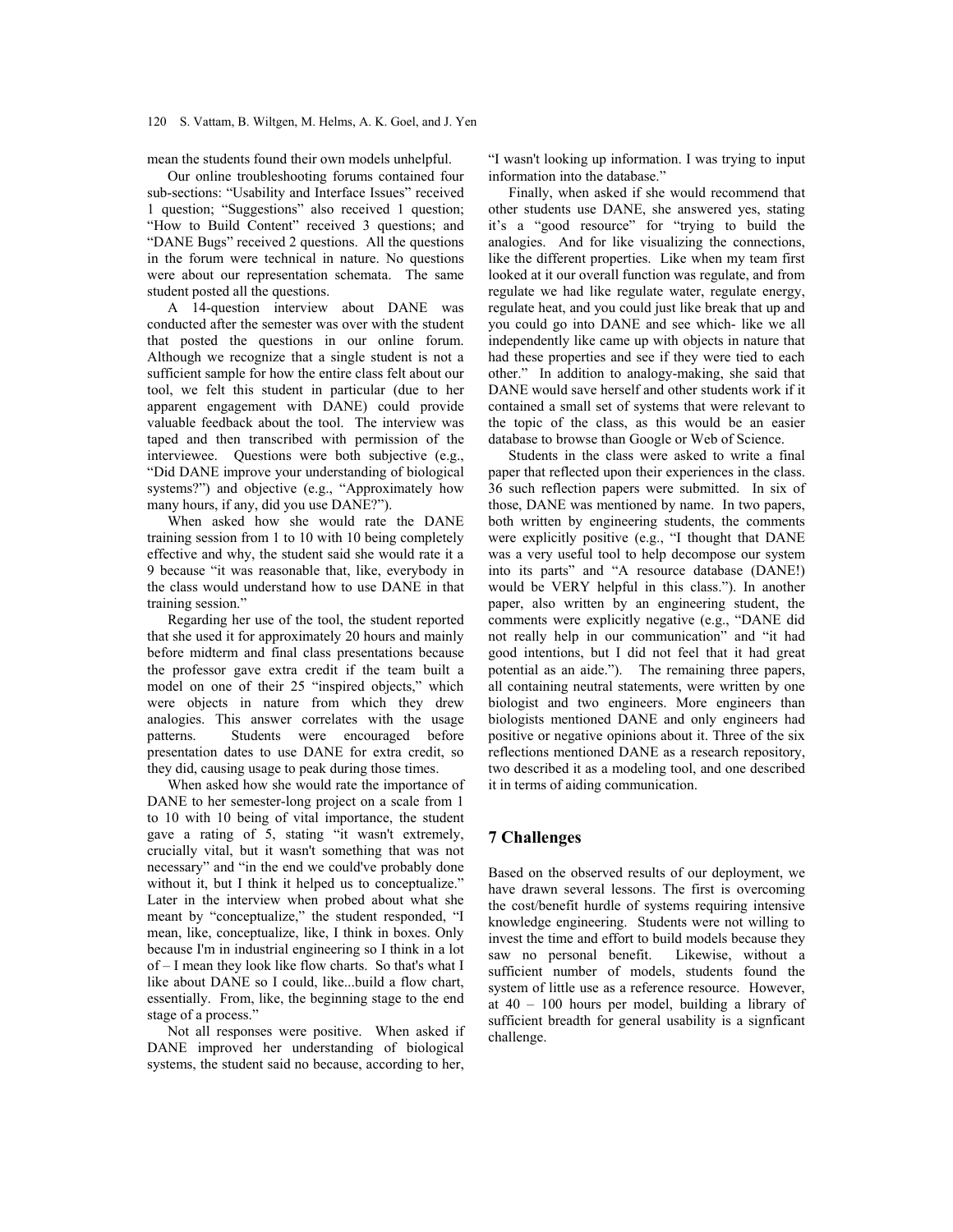The primary value to students of DANE was the use of SBF schema to (a) organize their understanding of systems, and (b) test their own ability to represent a design case. In our student interview, the student mentions that DANE was a useful tool for conceptualizing systems and in making analogies. Additionally, she said that the repository would improve her research process if enhanced with models that were relevant to the topic of the class. We had developed DANE mostly as a library of SBF models of biological systems, and the potential use of SBF schema as a conceptualization tool was mostly implicit in our thinking. We incorrectly assumed students would build and share models, which would incrementally enhance the value of the tool.

Although DANE only explicitly appeared in onesixth of the final reflections, the perspectives provided are illuminating. We can clearly see that some students view it as a repository, some as a modeling/design environment, and at least one as a communication medium. These reflections act as evidence that, four months after the application's deployment, some students were still aware of DANE and thinking about it in terms that align with how we hoped they would think about it.

However, our other observations suggest that students were unconvinced of DANE's usefulness in whatever role they perceived it filling. Over half of the days the application was deployed received less than 10 hits; we had only one user engaged in our support forums; and our traffic peaks nearly always occurred during times when those peaks could be explained either by novelty (the peak right after the initial deployment/credential handout) or by an offer of extra credit (the peaks near the presentation times).

Another lesson comes from the quality of the student-built SBF models in DANE. The student models are incomplete, often specifying the functional parts but lacking the important associated behavior and structure models. Although the student we interviewed described our training session as effective, the model sparseness might suggest that students did not understand the training session. Alternatively, the models could be the result of students being uninterested in DANE and doing only the minimal amount of work required to get their extra credit, which returns us to the issue of motivation. The models could also be a symptom of students' not knowing their biological systems well enough to articulate them in a model.

#### **8 Conclusions**

In this paper, we described an interactive knowledgebased design environment - DANE - that provides access to a small library of SBF models of biological and engineering systems. We also described the deployment of DANE to help interdisciplinary design teams performing biologically inspired design in an extended design project in a classroom setting.

While our goal was to test our initial hypothesis that DANE would serve as an aid to assist biologists and engineers in (a) identifying useful solutions, and (b) in transferring solutions to a design solution, student engagement with the technology was too low in the classroom context to provide sufficient test data. Although we struggled with properly motivating DANE's usage and with gathering enough data to determine exactly how and why students were using it, we succeeded in the sense that the students were able to use DANE when they wanted and both the student we interviewed and two of the final project reflection journals said that DANE was a useful addition to their workflow.

Note that the results of our experiments with DANE are nowhere as neat or clean as those described by Sarkar and Chakrabarti (2008) in their work on IDEA-INSPIRE. We believe this difference is primarily because Sarkar and Chakrabarti report on controlled experiments with individual designers working on selected problems for short durations in laboratory settings. In contrast, we deployed DANE in a large design class, the designers worked in teams, the teams selected their own problems, the problem solving unfolded over a semester, and we had access to only a small portion of the design teams' work. It is for this same reason that we could not measure the efficacy of DANE for design ideation using quantitative measures such as frequency, novelty, variety, and quality (e.g., Shah, Smith and Vargas-Hernandez 2003).

On the other hand, the *in situ* deployment of DANE in a naturalistic setting led us to the result about DANE's utility as a conceptualization tool. Although we had developed DANE largely as a library of SBF models of biological systems that designers may access to address their engineering problems, we found that at this stage of its development, designers found DANE more useful as a tool for conceptualizing a complex system, with the SBF scheme enabling the designers to organize their knowledge of complex systems. We conjecture the utility of DANE as a design library may grow with the size of the library.